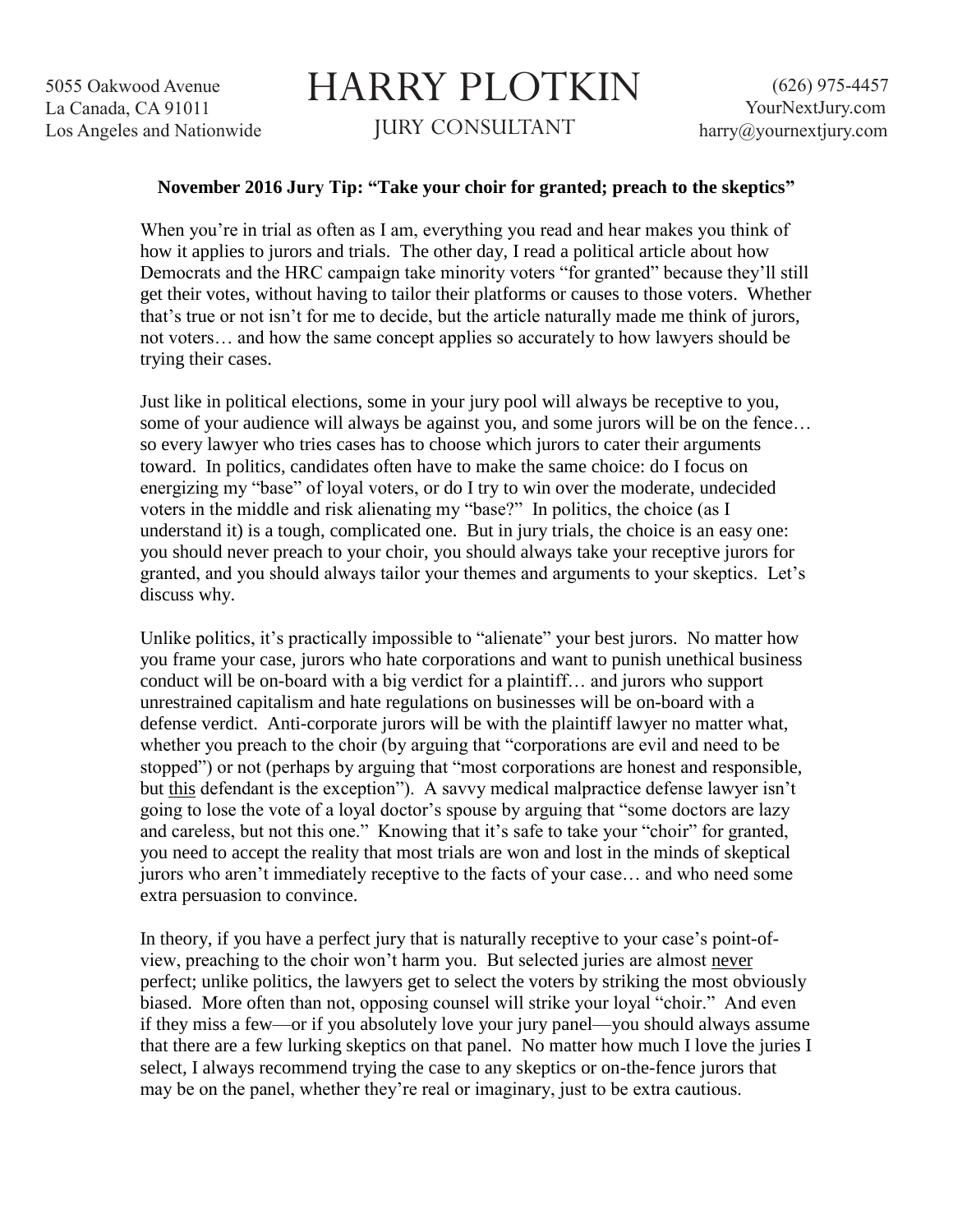So far this concept may seem obvious to you, but here's a reality check: most lawyers I've worked with have a natural inclination to get tunnel vision about their case and preach to their choir. Most lawyers assume the facts and arguments and crossexaminations they've developed are so compelling that any juror who is at least openminded and impartial will be on-board. But the reality is that most juries are filled with hidden bias that wasn't disclosed during jury selection, so you should assume (because it's usually true) that there are always a few jurors on your panel who perceive your case to be against their values. Like jurors who feel doctors are too often unfairly criticized and blamed, or jurors who feel contracts should only be followed when they're "fair," no matter what they actually say. Always assume that your trial will be won and lost on how well you appeal to your unreceptive, skeptical jurors by giving them creative, counterintuitive reasons why your version of events actually fits into their beliefs and the verdict you're asking for actually fits into their values. The goal of jury selection may be to select an ideal jury and make your job easy, but once the jury is picked, you need to shift gears and present your case to your toughest audience. A truly great lawyer is someone who can persuade people who think differently than their ideal juror, and they do that by building credibility and tailoring their case to their critics.

How? When you're deciding how to frame your case and developing trial themes, think about possible objections to your case, what the other side will be arguing, and why some jurors may be receptive to the other side's arguments. Imagine that you're trying your case to only one hostile juror, who normally wouldn't like a case like yours. Whenever I'm developing ideas and advice for trial themes and opening statements, I am primarily focused on finding persuasive ways to address and refute what the other side is saying… or likely objections from skeptical jurors. It's not that hard to figure out what your skeptical jurors' objections might be; even if you haven't focus grouped a case in advance, you can use jury selection to gauge your jurors' values and beliefs.

When you're writing out your opening statement or closing argument, take a quick step back and ask yourself: are these arguments geared toward changing the minds of people who don't automatically believe what I'm saying, or are they merely firing up people who already agree with what I'm saying?

Find a way to incorporate your hostile jurors' beliefs and values into your case. I'll give you an example: when I'm working on the plaintiff's side of a personal injury trial in which the defendant (as always) is trying to blame the injury on the plaintiff's own carelessness, I always assume we'll have some jurors on our panel that think too many consumers are stupid and careless and should only blame themselves for not following directions. So I develop trial themes that focus them on what they already believe: that every careful, responsible person pays attention to warnings and follows safety rules and instructions, that anyone who ignores warnings or safety instructions is careless and irresponsible and should only blame themselves if they get hurt… but for those reasons, it's horribly irresponsible for a company to fail to give warnings or safety instructions on products or workplaces or roads (or whatever). Instead of defending careless consumers, my themes agree with the values of these jurors, and use the importance of warnings and safety rules against a defendant who hasn't done enough.